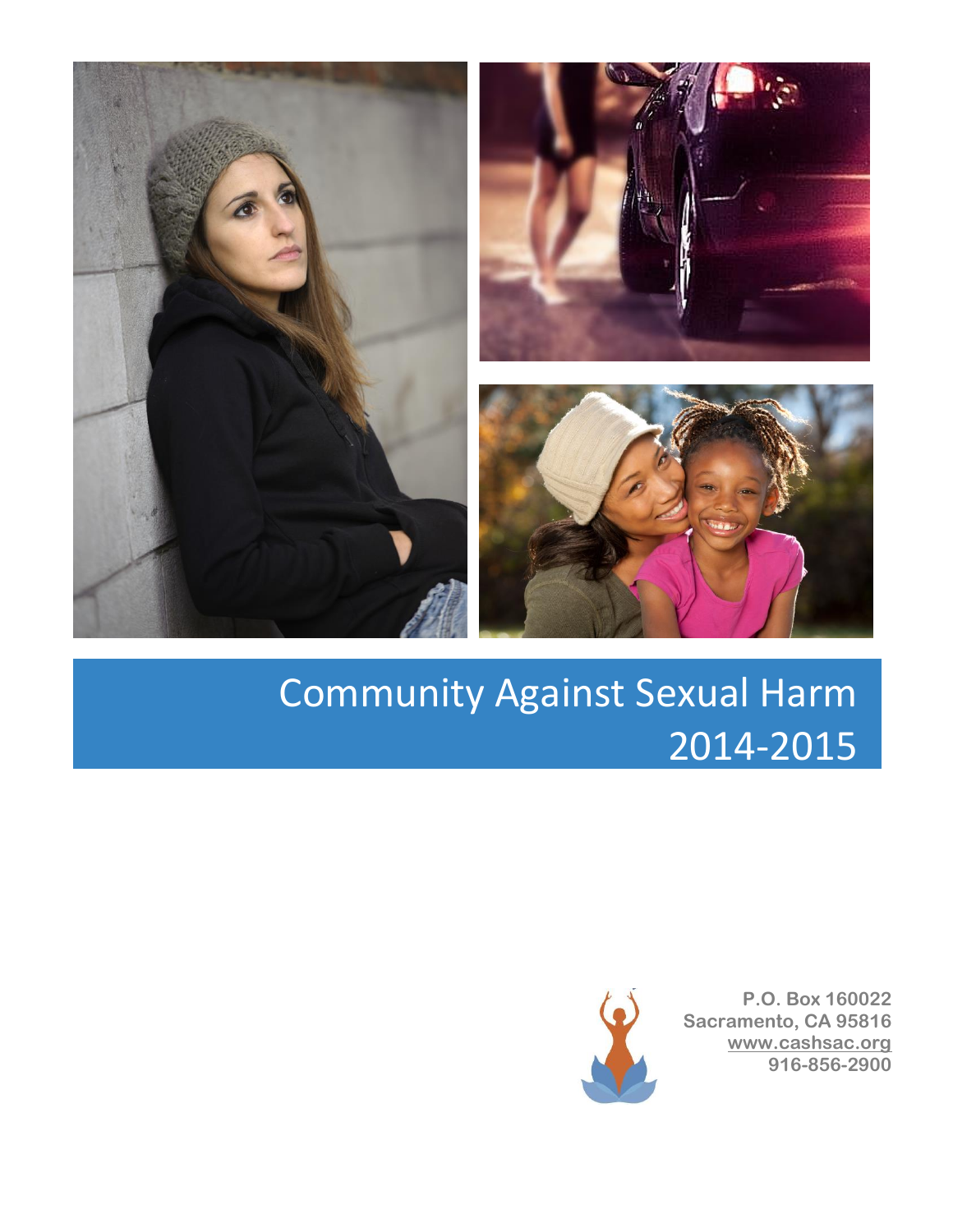## **Message from Cindy**

#### Dear Friends,

It has been quite a historic year for CASH. We have had many successes and I will tell you about some of them, but let me start by telling you about the most momentous one. It was the formation of what I call "prostitution court" but its formal name is Reducing Sexual Exploitation and Trafficking (RESET) Court.

Twelve years ago the founders of CASH first began to meet and discuss the need for an alternative and long-term solution because we knew that trying to arrest the problem away was



**Executive Director Terri Galvan and Board President Cindy Stinson**

not working. During these first years we created the original vision for CASH and it was the creation of an alternative sentencing or diversion program for women who were arrested for prostituting. RESET court is the realization of our original vision. Instead of going to jail and getting out with no new resources women now have the option of choosing to attend a diversion program at CASH. I was able to attend the first two sessions of RESET court and I have been a little emotional with joy each time.

RESET court is a partnership between CASH, the Sacramento County District Attorney's and Public Defender's offices as well as Another Choice Another Chance. I also want to commend our executive director, Terri Galvan, who went out and raised \$11,500 in one night from 100+ Women Who Care Sacramento Valley which gave us the funding to launch the pilot phase of RESET court. Terri has helped us to build a program that can be evaluated to help us understand how to break the cycle of recidivism.

Another highlight of this past year was the training class, "Cops & Pimps," that CASH provided exclusively for local law enforcement. The class was very well received and our goal is to offer this training two times per year. The last highlight I want to mention is the increase in our Center hours. We are now open five days per week and continue to provide a safe haven for some of our most vulnerable women.

Looking forward, we plan to continue putting our resources into RESET court and we are creating training for service providers and community groups. As we continue to build our capacity we need your help now more than ever. Please tell your friends about CASH and the work we are doing. Together, we will continue to work toward ending prostitution one woman at a time.

Warmly,

CindyStinson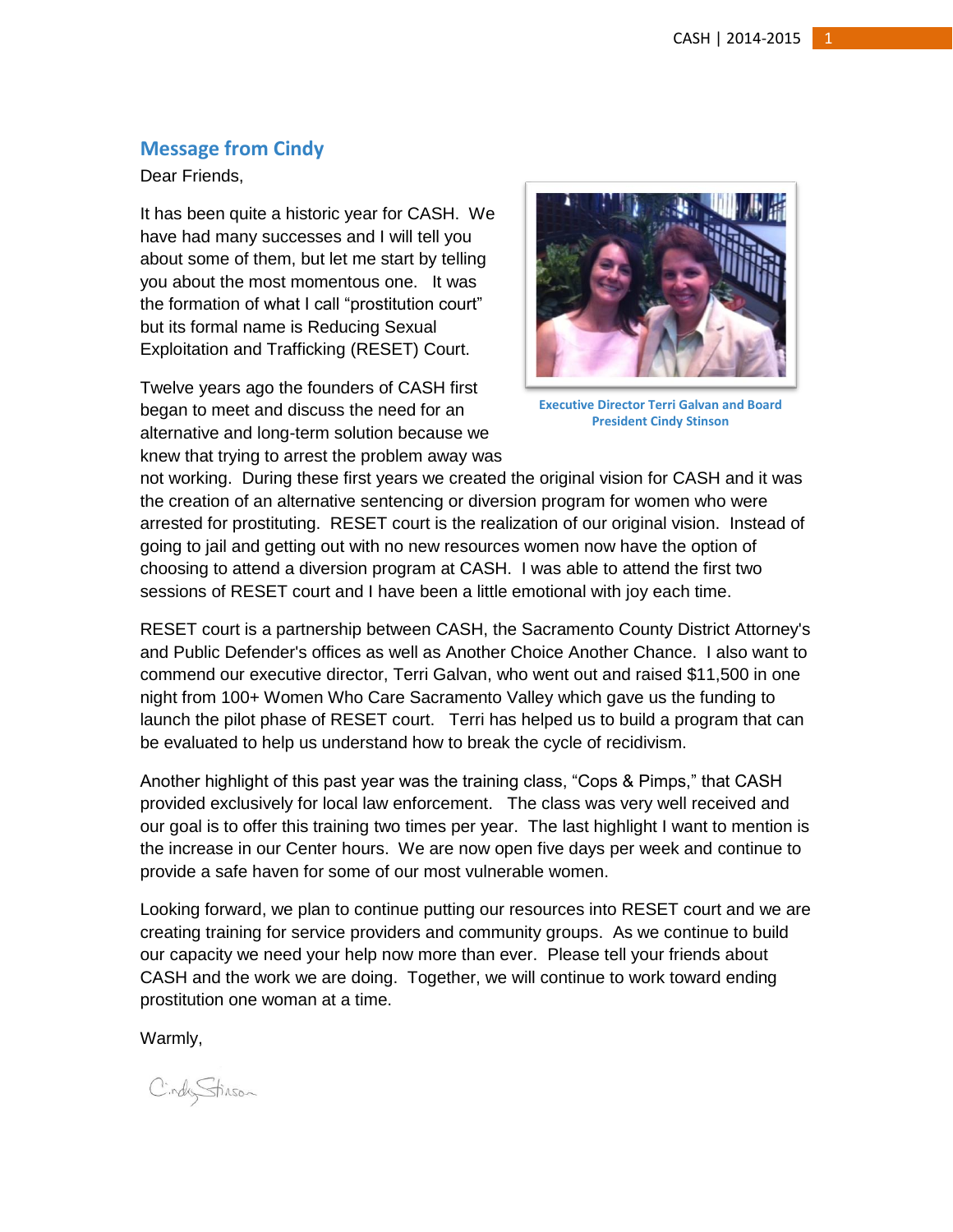## **Our Mission**

Our mission is to assist women that have been commercially sexually exploited through survivor-led peer support and harm reduction services, while providing education about the harm inflicted on women and the community.

## **The CASH Center for Women**



For 7 years, CASH has served commercially sexually exploited women by offering services tailored to each woman's individual need. Our Center for Women is the hub of all of our activities. We offer peer mentoring, facilitated groups, Critical Time Intervention case-management, and drop-in hours to meet the needs of the women in a warm, friendly, accessible way. Our Center helps women like Sarah, who came to us through a referral from the Sacramento Sheriff's Department. She had been assaulted by a pimp and

needed emergency housing and a plan to leave "the life". We helped her find immediate safe housing and created a workable plan to get her life back on track.

This year, we extended our availability to serve women 5 days a week and added online outreach, in addition to our weekly street outreach efforts. In 2014, we served 185 women in our center – an increase of more than 50% over the previous year. So far this year, we've served 122 women. Most of the women we serve have very unique needs that are met by our staff of peer mentors.

## **RESET**

Our newest program is a collaborative effort between CASH, the District Attorney's office, the Office of the Public Defender and Another Choice Another Chance. RESET (Reducing Sexual Exploitation and Trafficking) is a diversion program for women charged with prostitution or a prostitution related offense. The 8 week educational program is designed to help women identify and begin to address the underlying health and wellness related issues that contribute to a life on the streets. Since our founding, we have worked toward changing the futile system of arresting and re-arresting prostituted women. RESET is a change that will positively impact many women and families in Sacramento.

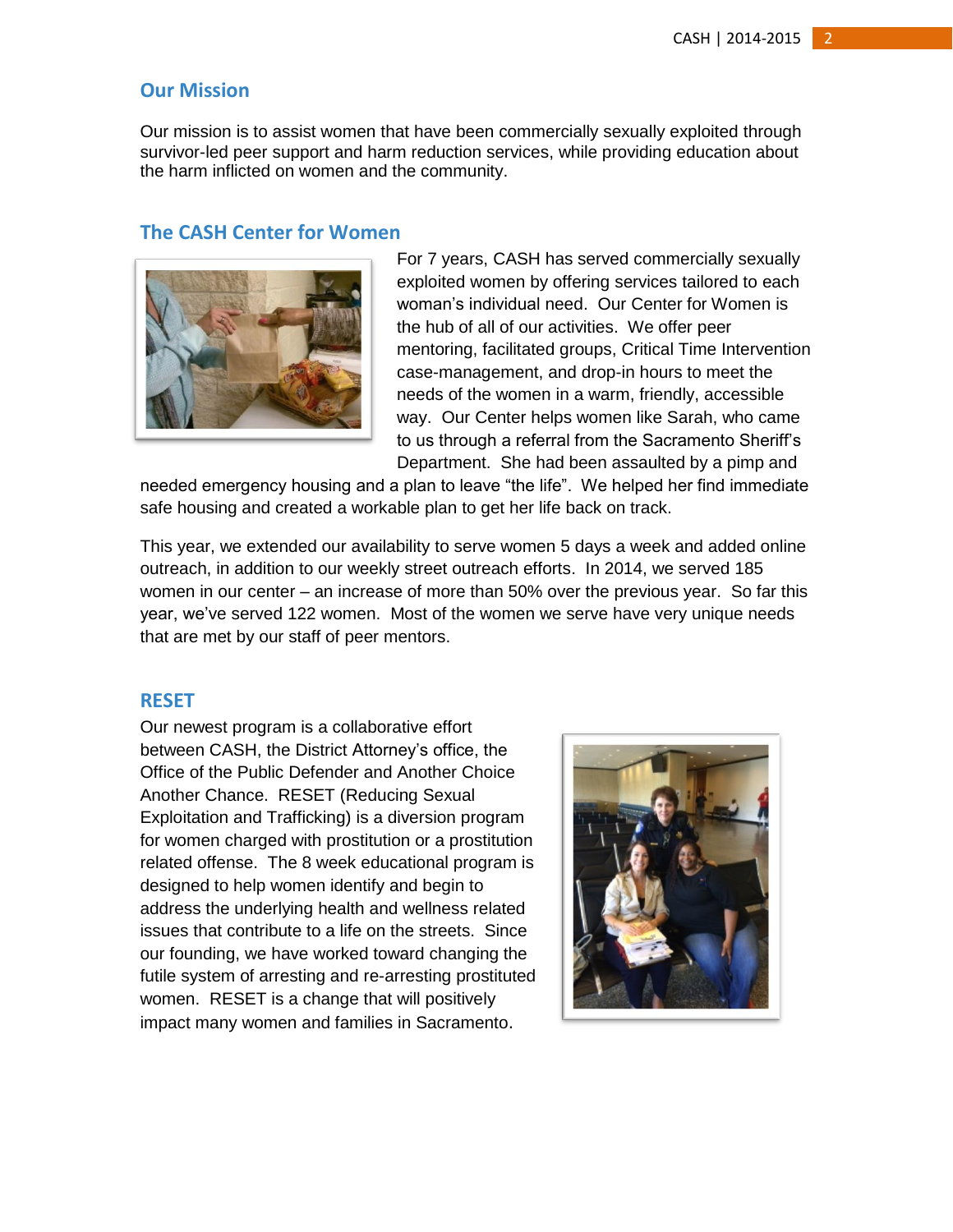## **Community Outreach and Education**

In May 2015 we held our first training of *Cops & Pimps: What You Need to Know* for law enforcement officers. Led by experts from the FBI's Child Exploitation Task Force and the District Attorney's office, this training provided practical tools to identify and prosecute people that traffic or profit from the exploitation of women.

We've expanded our prevention education to a second transition-aged youth facility to help at-risk young adults identify coercion, manipulation, and the risks of commercial sexual exploitation. We know that young women leaving the foster-care system have a significantly higher risk of exploitation. Our classes provide a forum to openly discuss this issue with young women that are most affected by prostitution and human trafficking.

In addition, we've started a message board and a blog to grow our outreach and education efforts. Check them both out at www.cashsac.org.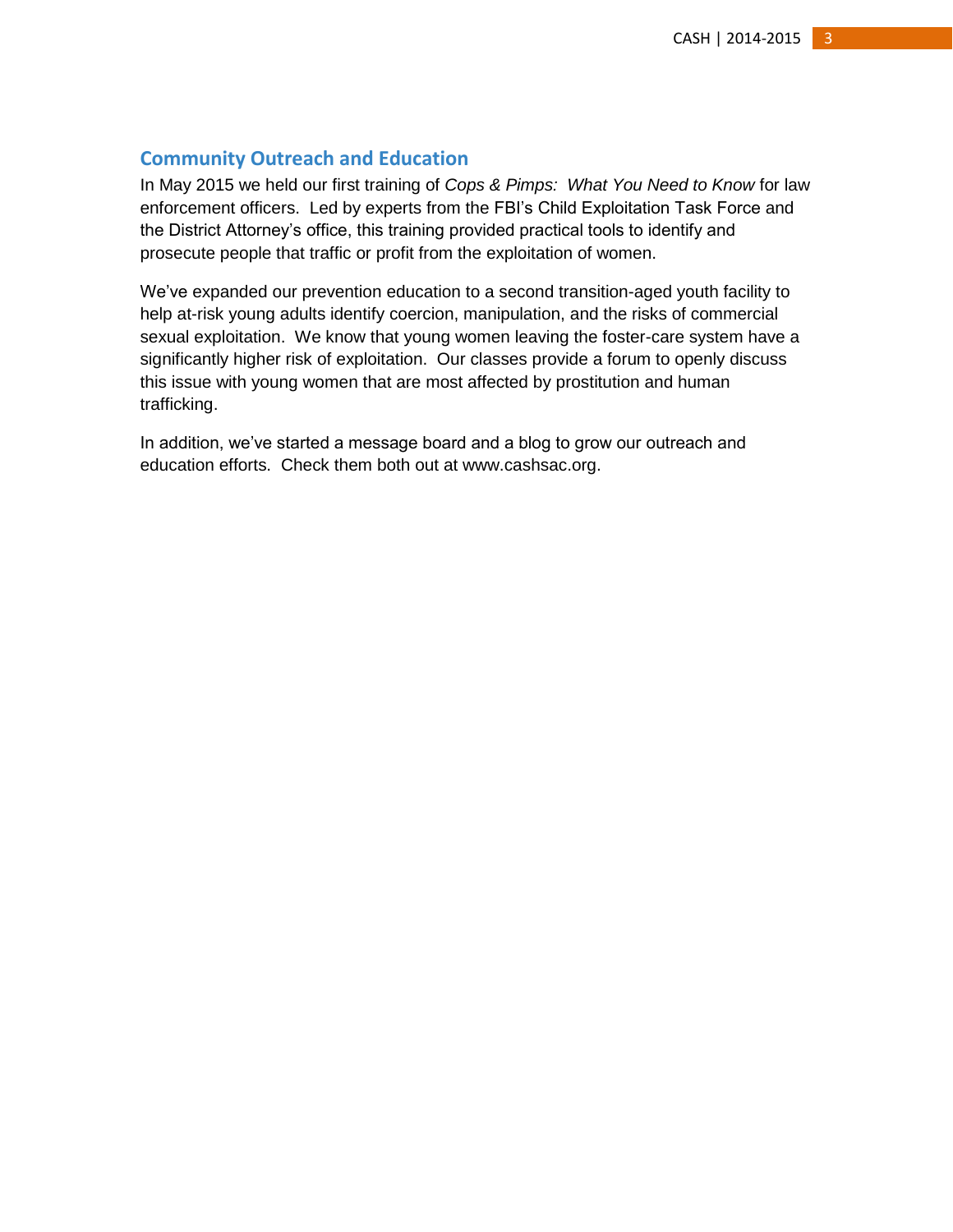# **Program Impacts**

In 2014, we served 185 women, a 50% increase over 2013.



50%

One-third of our program participants voluntarily participated in HIV testing.



The majority of the participants that drop-in to our center used an additional service in 2014. 85% of participants took advantage of peer-mentoring, facilitated groups, or both services in 2014.



- 1000 meals served
- 830 Community Members Educated
- 5 Staff Members



## **Our Participants**

- 83% Past involvement in the criminal justice system
- 25% Current involvement
- 37 Median age of participant
- 65% Have Children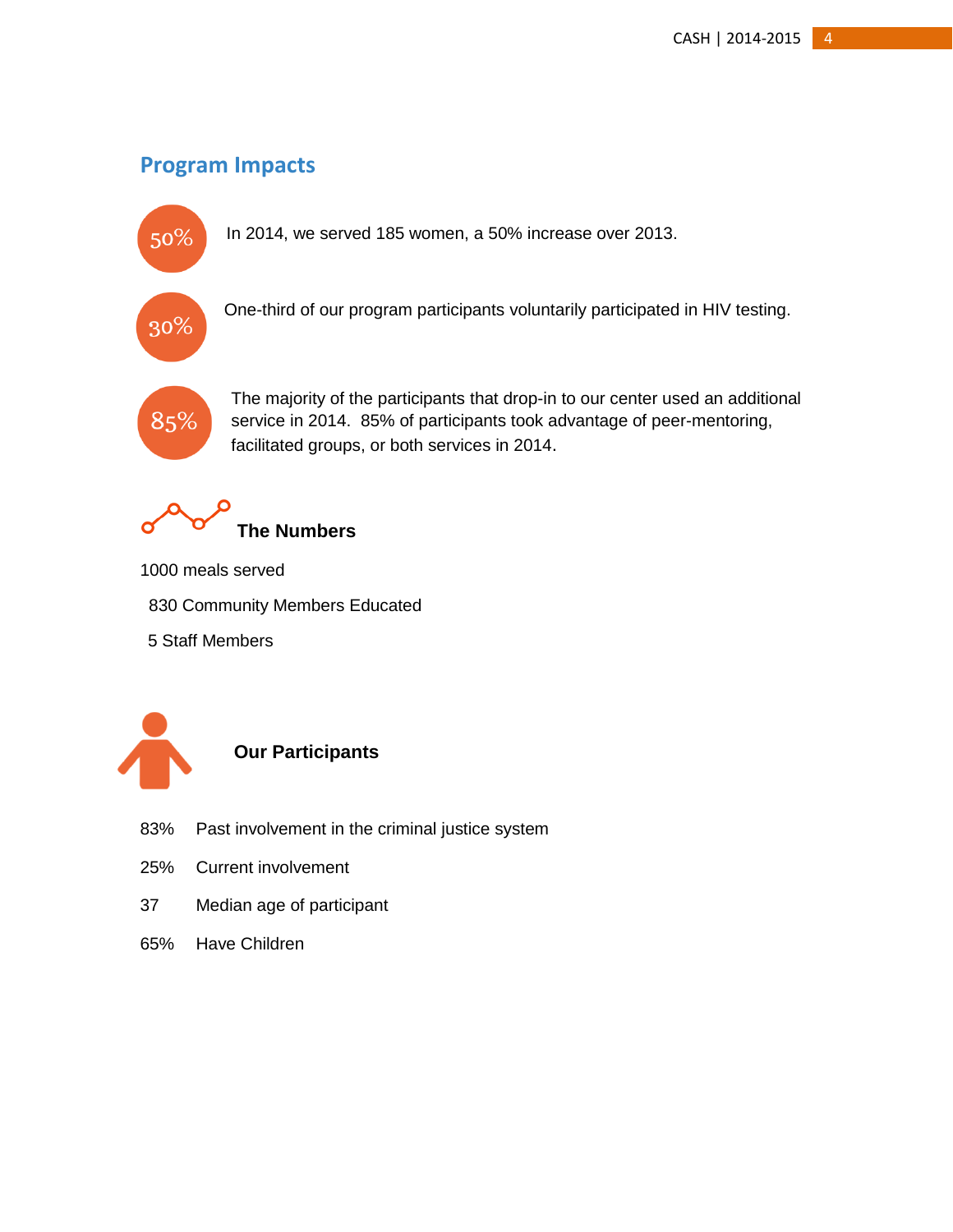# **Our Supporters**

We could not do our work without the faithful support of our local community. We are fortunate to have individuals, businesses, and foundations all working together to help commercially sexually exploited women create safe and stable lives.

| 100+ Women Who<br>Care Sacramento<br>Valley                                                               | Donna Messner                                                                                                  | Karen George                                                                       | Oak Park<br><b>Business</b><br>Association                                            |
|-----------------------------------------------------------------------------------------------------------|----------------------------------------------------------------------------------------------------------------|------------------------------------------------------------------------------------|---------------------------------------------------------------------------------------|
| <b>American River</b><br><b>Bank Foundation</b>                                                           | Doris Holmer                                                                                                   | Karina Jestes                                                                      | Panama Pottery                                                                        |
| American River<br>Community<br>Church                                                                     | Dr. Justin Reich                                                                                               | Kathleen<br>Fritzsche                                                              | Philip and Lynn<br>Clevenger                                                          |
| Ann Meyer                                                                                                 | Erica Woolson                                                                                                  | Kathleen Stinson                                                                   | Rancho Murieta<br>Community<br>Church                                                 |
| <b>Anne Marie</b><br><b>Schubert</b>                                                                      | Eugene Reames                                                                                                  | <b>Kathleen Stutts</b>                                                             | Robyn Boyer                                                                           |
| <b>Ashley Schiele</b><br><b>Bobette Nelli</b><br>Cami McClaren<br><b>Cares Foundation</b>                 | Evelyn Umeda<br><b>Event Brite</b><br><b>Frances Fort</b><br><b>Frances Kilgour</b>                            | Kevin McCarty<br>Kim Mohler<br>Kristiana Lehn<br>Laura Bjornsen                    | Rose Stinson<br>Sandra Hazel<br>Sarah Beath<br>Sharon<br>Eghigian                     |
| <b>Carol Fraser</b><br><b>Carrie Rose</b><br>Cecelia Vargas<br><b>Charis Fund</b><br><b>Cindy Stinson</b> | <b>Give Local Now</b><br><b>Greg Geeting</b><br><b>Heather Taylor</b><br><b>Helen Mortlock</b><br>Jane Trippet | Laurie Vargas<br>Linda Roye<br>Loretta Cunneen<br>Lori Conner<br><b>LR Roberts</b> | Sherryl Cole<br>Sonya Zindel<br>Soroptimist<br>Stephanie Diaz<br>Stephanie<br>Landrum |
| City of Elk Grove                                                                                         | Jennifer<br><b>Teykaerts</b>                                                                                   | Lyndsey Roush                                                                      | Stockton Blvd.<br>Partnership                                                         |
| City of Sacramento<br>Colleen Houng                                                                       | Jenny Thomas<br>Jim Hyde                                                                                       | <b>Margaret Young</b><br>Marianne<br><b>Stinson</b>                                | Susan Feenstra<br><b>Susan Weiss</b>                                                  |
| Contessa<br>Chiamparino                                                                                   | Joe and Judy<br>Feenstra                                                                                       | Melissa Branam                                                                     | Suzanne<br>Greene                                                                     |
| County of Sacramento                                                                                      | Joseph and<br><b>Karen Pettigrew</b>                                                                           | <b>Members Give</b>                                                                | Take Back the<br><b>Night</b>                                                         |
| Cynthia Besemer                                                                                           | <b>Josette Beck</b>                                                                                            | <b>Michael Stinson</b>                                                             | Teresa and<br>John Salvini                                                            |
| Dana Kivel<br><b>David Girard</b><br>Vineyards                                                            | Juanita Evans<br><b>Judy McGarry</b>                                                                           | Michelle Powell<br>Mike Carrasco                                                   | Terri Galvan<br>The California<br>Endowment                                           |
| Diane Meehan                                                                                              | Julie Nguyen                                                                                                   | Mr and Mrs<br><b>Brock</b>                                                         | Verna Cole                                                                            |
| <b>Donald Fraser</b>                                                                                      | Kaiser<br>Permanente<br>Karen Brock                                                                            | Mr and Mrs<br><b>Deselle</b><br>Oak Park<br>Neighborhood<br>Association            | Wines for<br>Humanity<br>Yolanda<br><b>Roberts</b>                                    |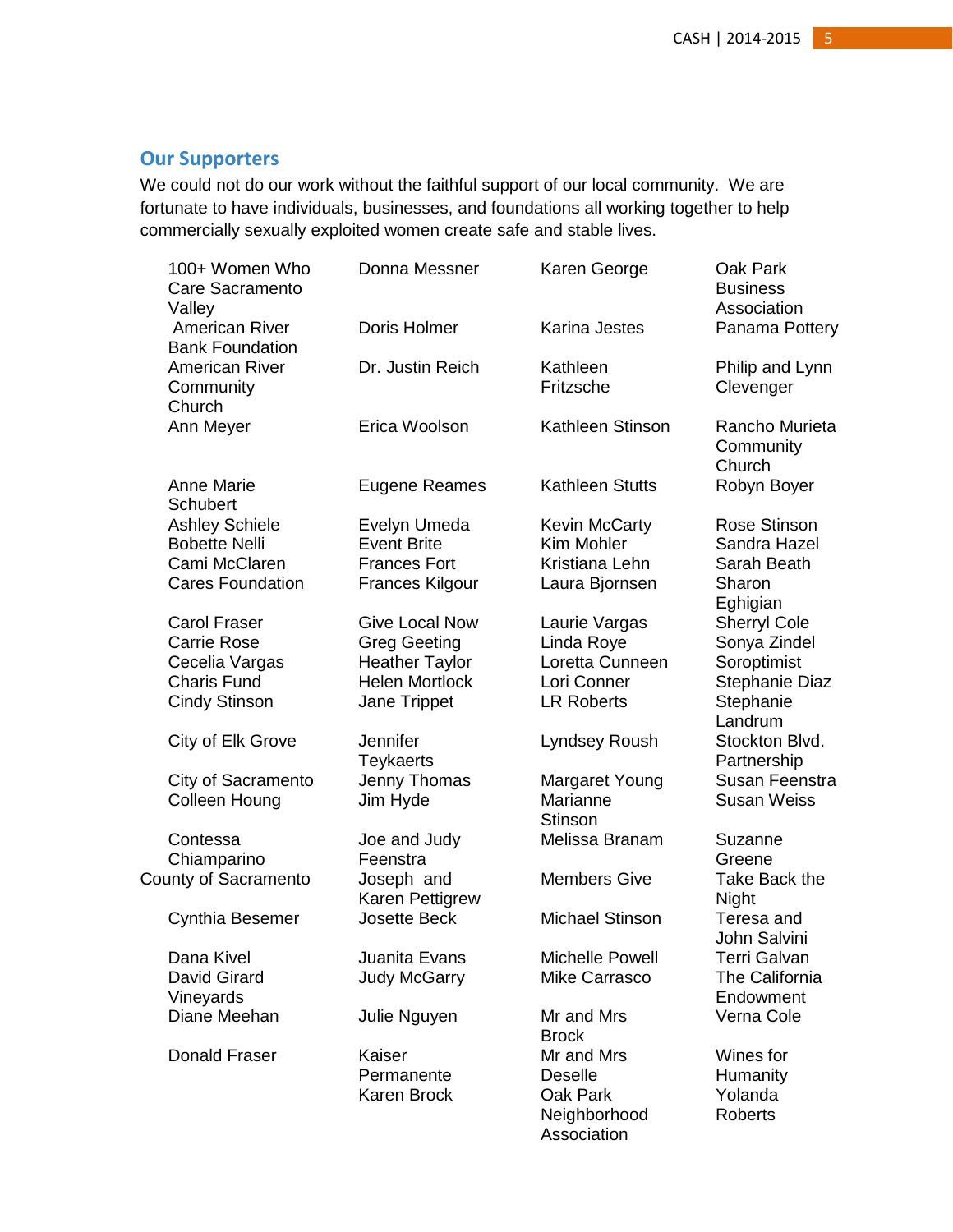## **Volunteers**



Our community relies on the helping hands of many volunteers. Our Board Members, fundraising committee, college interns, program graduates, service clubs, and community volunteers all make CASH a place where all women are treated with dignity and respect.

## **2015 Board Members**

Cindy Stinson, Board President Bobette Nelli, Vice President Susan Feenstra Sharon Eghigian, Secretary Stephanie Landrum

Julie Nguyen, Treasurer



### **An Evening in September Fundraising Committee**

Susan Feenstra **Cindy Stinson** Terri Galvan **Rose** Stinson Alexis Klein **Maria Vargas** Maria Vargas Stephanie Landrum Maggie Young Bobette Nelli

## **Our 2014 Volunteers**

Alassandra Feathers Maggie Young Alexis Klein **Marianne** Stinson Clarissa Chui **Mimi Lewis** Clarissa Chui Mimi Lewis Dr. Francis Yuen **Paris Hadley** Gratitude Soapery **Rachael Valler** Rachael Valler Joanna Chung **Regina Blackwell** Judy Feenstra Renee Johnson JVMC Clinic **Sam Brown** Kristie Kiefer **Susan Harris** Susan Harris

Brenna Lammerding The McClatchy Feminist Coalition Charlisa Brumfield **Charlisa Brumfield** Milgard Windows and Doors DLA Piper Nehfe Al-Raziq Bilal-Brown Jeremiah Pfeffer Sanggeetha Vijayakumar Kim Delaney **Soroptomist Int'l Sacramento South** Lai Lai Bui Tera Williams Powell